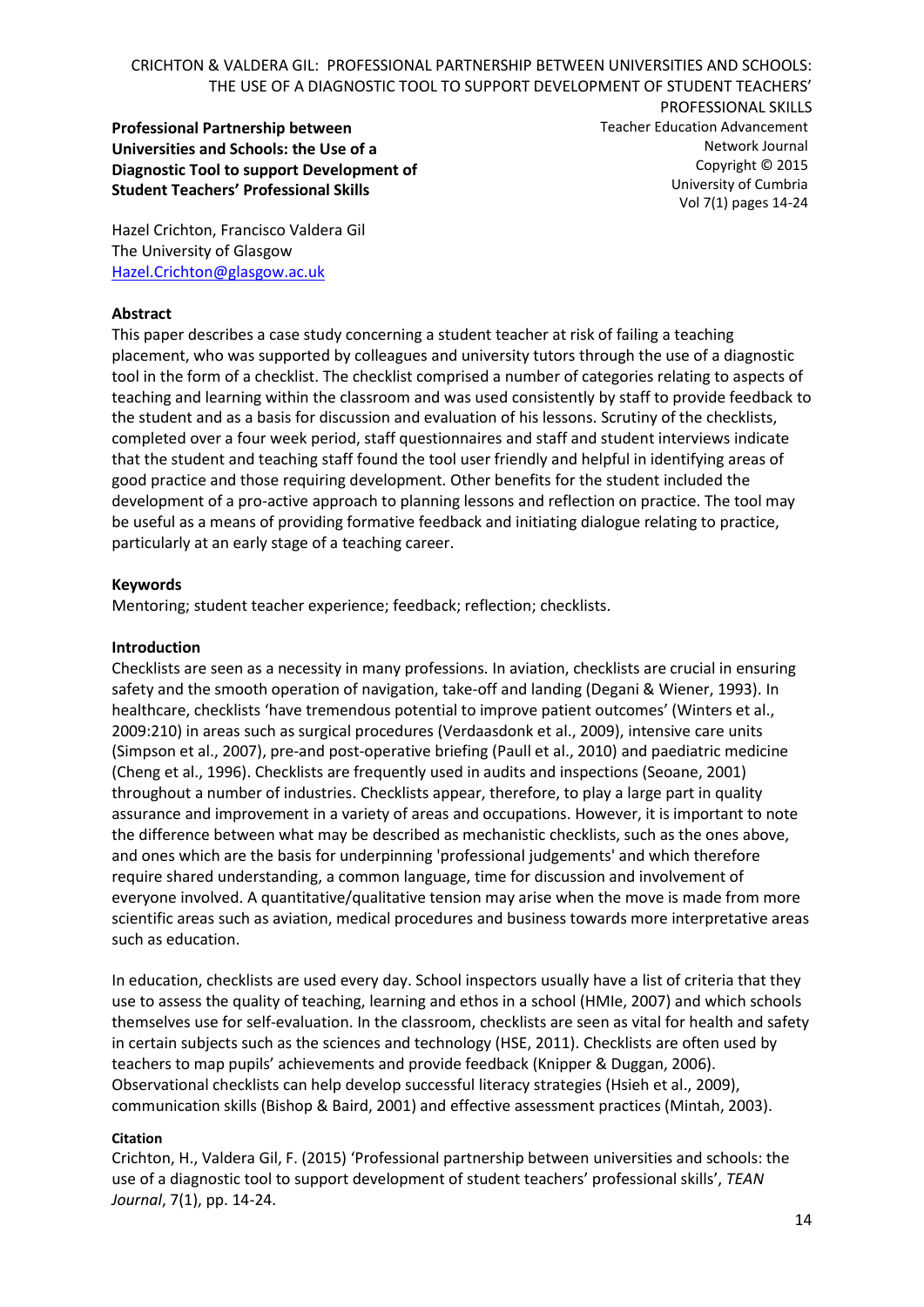DiPerna (2006) suggests that teachers use 'academic enabler' observational checklists to assist learners to manage their learning and drive up academic standards. Teachers are advised to use checklists to enhance pupils' behaviour (DfE, 2011a) and to identify particular barriers to learning. Peer and self-assessment in the classroom are facilitated by checklists (Andrade & Du, 2007; Carless, 2005) in order to involve learners in assessing their understanding and progress. In the field of Education, therefore, it could be considered that checklists form a context not only for enhancing the learning process for learners but also the professional development of teachers.

In order to become registered practitioners in the UK, student teachers must meet a set of standards which can be considered as a checklist of competences (GTCS, 2012; DfE, 2011b). In Scotland, where this study took place, the Standard for Registration comprises three overarching spheres: Professional Values and Personal Commitment; Professional Knowledge and Understanding and Professional Skills and Abilities, each of which includes a range of 'professional actions' the practitioner must demonstrate s/he has achieved before registration can take place. A number of these 'professional actions' relate to social justice and integrity; others to theory and the curriculum, while others are concerned with planning and delivery of lessons, including communication, assessment and classroom management.

However, despite awareness of the overarching levels of expertise required to be effective, there exists sometimes among student teachers a lack of understanding of how best to operate in the practical setting of the classroom to achieve the necessary standard. Supervising teachers may also experience difficulty in disaggregating the complex procedures involved in delivering a successful lesson in order to provide appropriate feedback. Although school based mentors in a study by Hall et al. (2008) stressed the need for positive feedback, they appeared to find difficulty in defining exactly what feedback and 'constructive criticism' entailed. What may be required is a tool which deconstructs the component tasks involved in teaching so that clear, achievable goals can be set and realised.

This paper describes a case study concerning a student teacher at risk of failing to meet the necessary standards while on school placement and the measures taken to address her/his areas of weakness, using a checklist as a diagnostic tool to improve feedback with a view to improving her/his performance in the classroom. The student was studying the Postgraduate Diploma of Education (PGDE), aiming to become a secondary school teacher of French. As a native speaker of French, s/ he had had some experience teaching French to adults before starting the course. S/he had also worked in a school in England as a foreign conversation assistant. S/he therefore had some experience of the UK school system. However, during her/his first placement, her/his development as a teacher of secondary aged pupils was causing concern. Departmental staff complained that feedback on her/his performance did not seem to be addressed in subsequent lessons and they were concerned about her/his lack of progress. This paper begins with a discussion of issues surrounding failing students and the support available from colleagues and mentors in school. The strategy put in place to support this student's improvement through the use of a checklist will then be described, before presentation of the results of the project.

### **Underperforming students: possible causes**

The student's poor performance may have been because of a lack of awareness on her/his part. Many underperforming students do not realise that they are less than competent (Cleland et al., 2005). In this student's case, her/his previous experience as a teacher of adults and working in a UK school may have instilled a false confidence in her/his classroom skills. Schwartz et al. (2011) highlight the problem of overconfidence as a potential barrier to learning. It has been suggested that confident students are more likely to underperform than their less self-assured peers (Dunlosky & Rawson, 2012; Chui & Klaasen 2009). For example, Rawson and Dunlosky (2007) found that in recall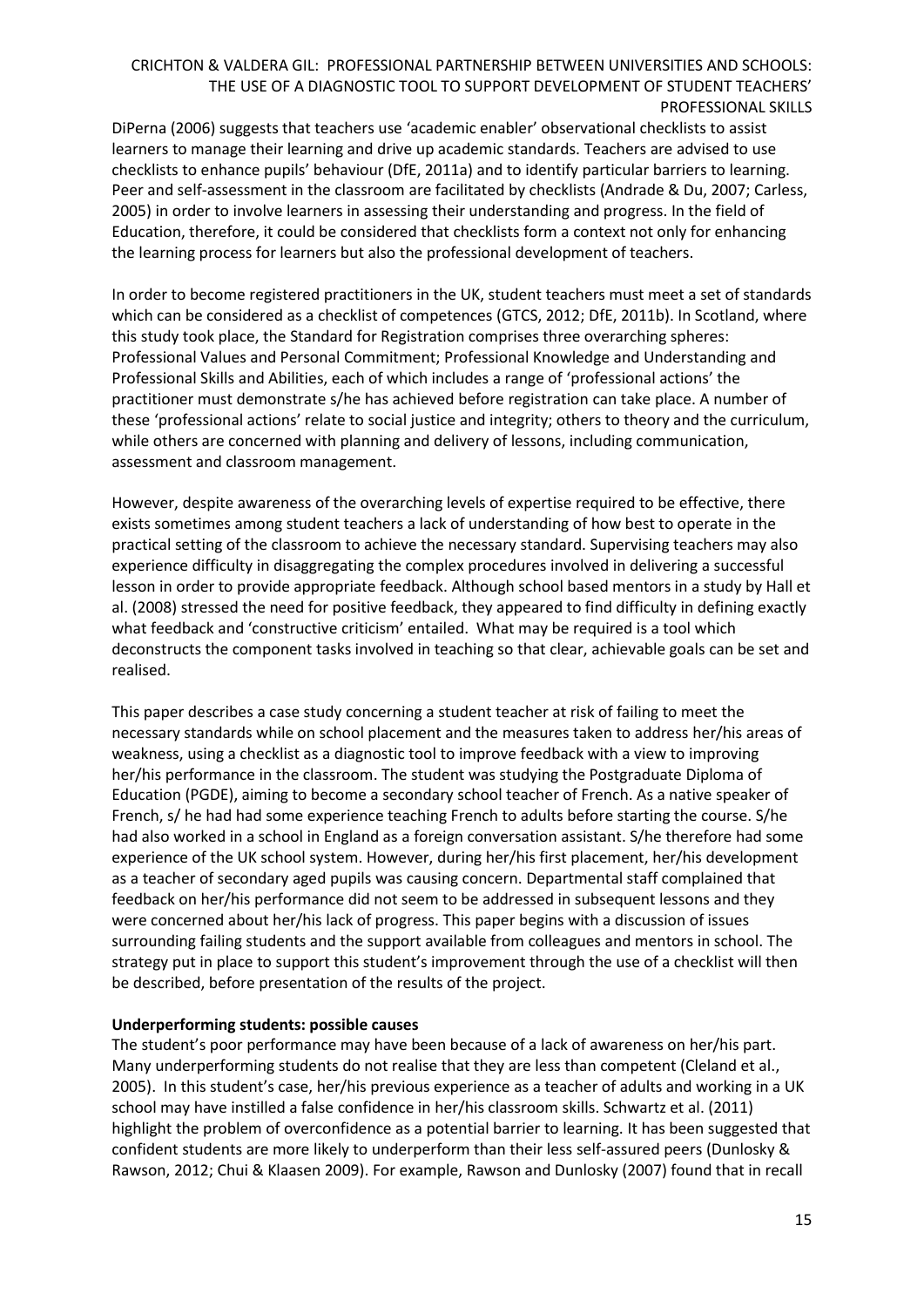tasks students overestimated their performance 43% of the time. The qualified teachers in Kos et al.'s (2004) study substantially overestimated their understanding of a learning disability, and therefore, it is suggested, did not feel any need to enhance their knowledge further through professional development courses. In Yariv's study (2009), poorly performing teachers assessed themselves positively, perceiving themselves to be effective, while their supervisors stated they were not. Overconfidence and lack of self-awareness regarding teacher efficacy suggests that these practitioners are less able to self-evaluate (Langendyk, 2006), a crucial attribute in teaching, where the reflective practitioner (Schön. 1983; Brookfield, 1995) is seen as the model for professional development. Student teachers in particular may find it difficult to 'read' a class and thus are unable to reflect on what learners' responses are telling them (Kennedy, 2002). Consequently, at risk students are unaware of how to improve (Yariv, 2011).

At the same time, Wragg et al. (2000) question whether 'weak' teachers are adequately supported by their line managers. All teaching students are, in principle, allocated mentors while on school placement. These tend to be more experienced practitioners, whose role is to support students to evaluate their lessons, enabling reflection on their performance and identification of next steps for improvement (Danielson, 2002). In theory, mentors undergo training to ensure some degree of consistency across the sector; in reality a number of issues have been identified which mean that mentoring may not be beneficial in all cases (Hobson et al., 2009). This may be particularly relevant to the situation described in this paper, as in the Scottish initial teacher education context, there is no training programme for school-based mentors. Instead, subject specialists in schools work in close partnership with university tutors and both have equal responsibility for assessment of students' practical skills.

It is acknowledged that mentor support may be inconsistent (Hudson, 2014) and levels of support may vary (Hudson, 2010). There may be a number of reasons for inadequate support. Many teaching staff in schools are time-poor (Swaim & Swaim, 1999) and may not have the opportunity to provide immediate, in-depth feedback to students on their lessons. Duffy's study (2003) of mentoring in nursing found that workload issues meant that, in some cases, mentors passed students whom they did not consider fully competent, rather than engage in the additional time which supporting them might involve.

In addition, some teachers may have concerns about appearing too critical and subsequently undermining student teachers' confidence (Yariv, 2006; Timperley, 2001). Duffy's study (2003) indicated that mentors tended to err towards the positive if confronted with doubts about students' efficacy. Yariv (2006) describes this as the 'mum' effect, when line managers or mentors are reluctant to highlight the mentee's shortcomings. Delivering criticism is viewed as 'face threatening' (Erbert & Floyd, 2004) and mentors may be unwilling to jeopardise a working relationship by appearing to offend. In a situation where the student teacher is underperforming, student mentors may overemphasise the positive aspects of his/her practice and gloss over perceived failings, in the hope that the student will improve over time (Yariv, 2006).

Mentors may also be reluctant to judge too quickly, feeling that the student needs some 'settling in' time, particularly in the first placement (Scanlan et al., 2001), thus dedicating the first week or so to observation. School placements in the PGDE programme generally last a maximum of six weeks and it can take up to three weeks before problems can be identified, thus leaving little time to work systematically on the issue(s) identified, with the result that the student fails. This scenario, fortunately, was not an issue in the department within which the student in this study was placed. Their pro-active approach in encouraging her/him to start teaching within the first week of placement meant that by the end of the second week, their concern was based on observations of a number of lessons. It was fortunate too, that the mentor contacted the university tutors regarding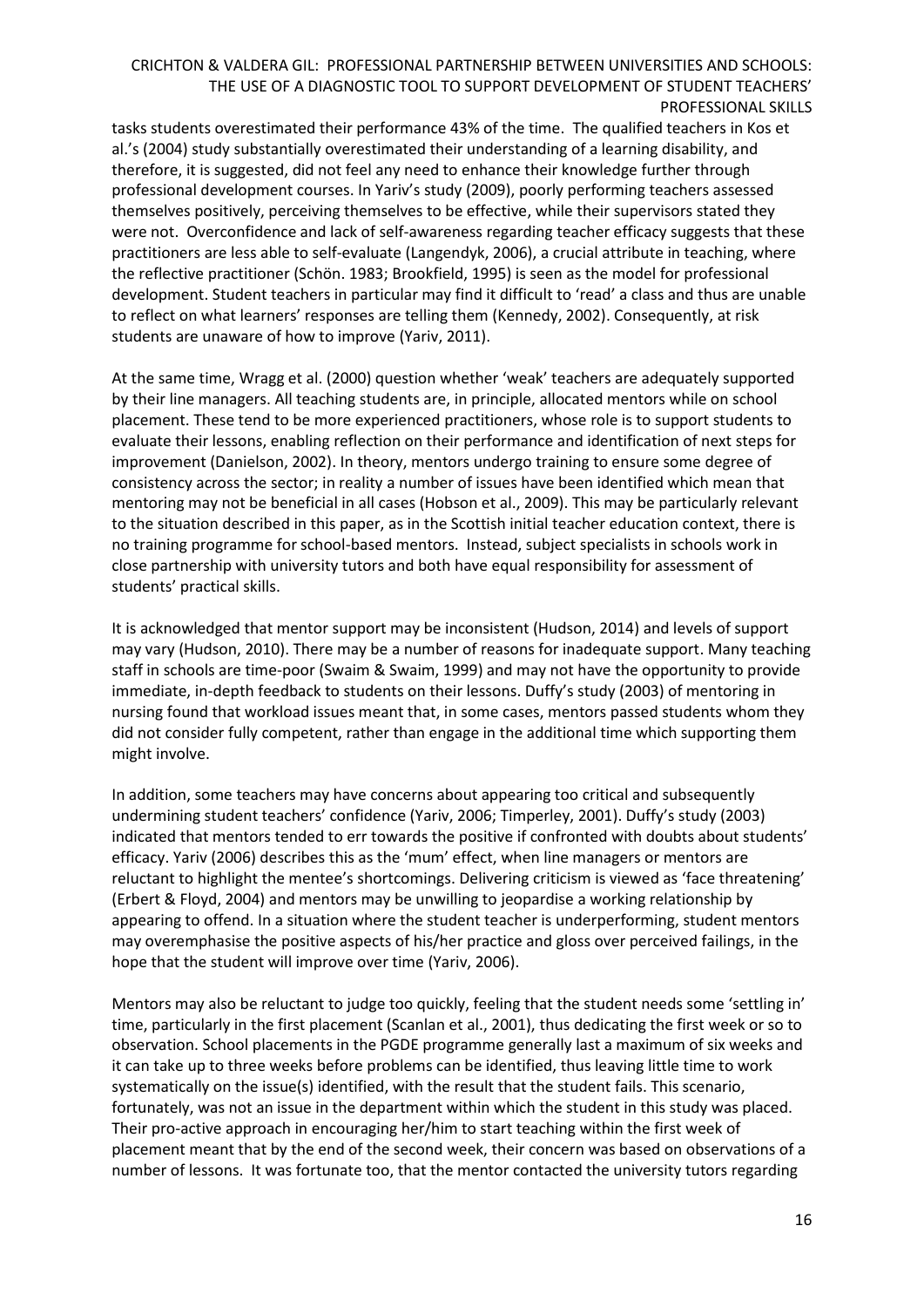their concerns, as there exists sometimes a 'disconnect' between the two partners who support a student teacher, due to the perceived different focus of school and university (Zeichner, 2010). The mentor expressed her department's concern about the student's lack of authority in the classroom, poor organisation and lack of coherence in her/his lessons. More concerning for her/him and the department was an apparent absence of meaningful reflection on her/his lessons and perceived refusal or inability to act on the feedback he received.

## **The project**

The university tutors met with the student to discuss her/his progress. During the meeting s/he accepted that there was a need for greater focus on her/his part. However, while acknowledging the meaningful feedback s/he was receiving from her/his mentor, s/he revealed that the mentor was only really able to comment in detail about the one class of hers/his with which the student was working. The rest of the classes on her/his timetable belonged to the three other teachers in the department, who, s/he maintained, did not provide such comprehensive feedback. S/he stated that s/he was unsure of what steps to take to improve, as feedback from the other teachers had not been specific as to which areas of practice s/he needed to work on, often characterised by brief comments such as 'That was ok, but you could have done … better'. Feedback that is unclear or nonspecific can result in confusion and a lack of confidence, leading to negative outcomes (Hattie & Timperley, 2007). Occasionally the student felt that different teachers' feedback was contradictory and sometimes non-existent as s/he or they rushed to prepare for the next class. S/he admitted that s/he found it difficult to evaluate the success or otherwise of her/his lessons her/himself. Student teachers often find reflection difficult (Spalding and Wilson, 2002) and although able to identify whether a lesson is successful or not, may not be able to move from description to analysis in order to recognise causes and possible steps for improvement (Parsons and Stephenson, 2005).

The tutors and the school-based mentor met to consider a well-defined support strategy with the purpose of helping the student identify different important elements within the lesson, and permit the teachers in the department to focus their comments, so that the student was in no doubt about areas s/he needed to develop. In discussing the students' needs, it was clear that s/he required focused and immediate feedback on her/his performance in order for it to be most effective (Seeler et al., 2004). In addition, clear objectives for development were essential, so that the student was clear as to expectations regarding her/his performance (Dean et al., 2012) as well as opportunities to try out different approaches to meet the objectives. Finally, feedback needed to be consistent and regular to underline the agreement by all the teachers in the department on the student's next steps for progress (Wiggins, 2012; Crisp, 2007). The challenge was to make the whole process manageable, so that the busy teachers were not overburdened. Since teacher time was acknowledged to be an issue, after some discussion the decision was taken to provide the student and the departmental teachers with a checklist, which could be filled in during the observation of the lesson and which would provide instant feedback to the student afterwards.

The university tutors and the mentor drew up a checklist, which was correlated to the knowledge, understanding, practices and skills required by the Standard for Registration (GTCS, 2012). The mentor then discussed the contents with the department. Further discussion took place between the mentor and the university tutors by email and telephone to finalise the list. The university tutors discussed the use of the checklist with the student who agreed to its use as a feedback mechanism and prompt for reflection. When constructing the checklist it was important that it should be not only user friendly, but that there should be a shared understanding of what was looked for in each of the categories. The department undertook to use the list systematically so that the student would have a written record of her/his performance for each lesson taught and any areas causing concern that required to be addressed. It was also envisaged that, if the student did not prove able to attend to areas necessitating improvement and subsequently failed the placement, the checklists would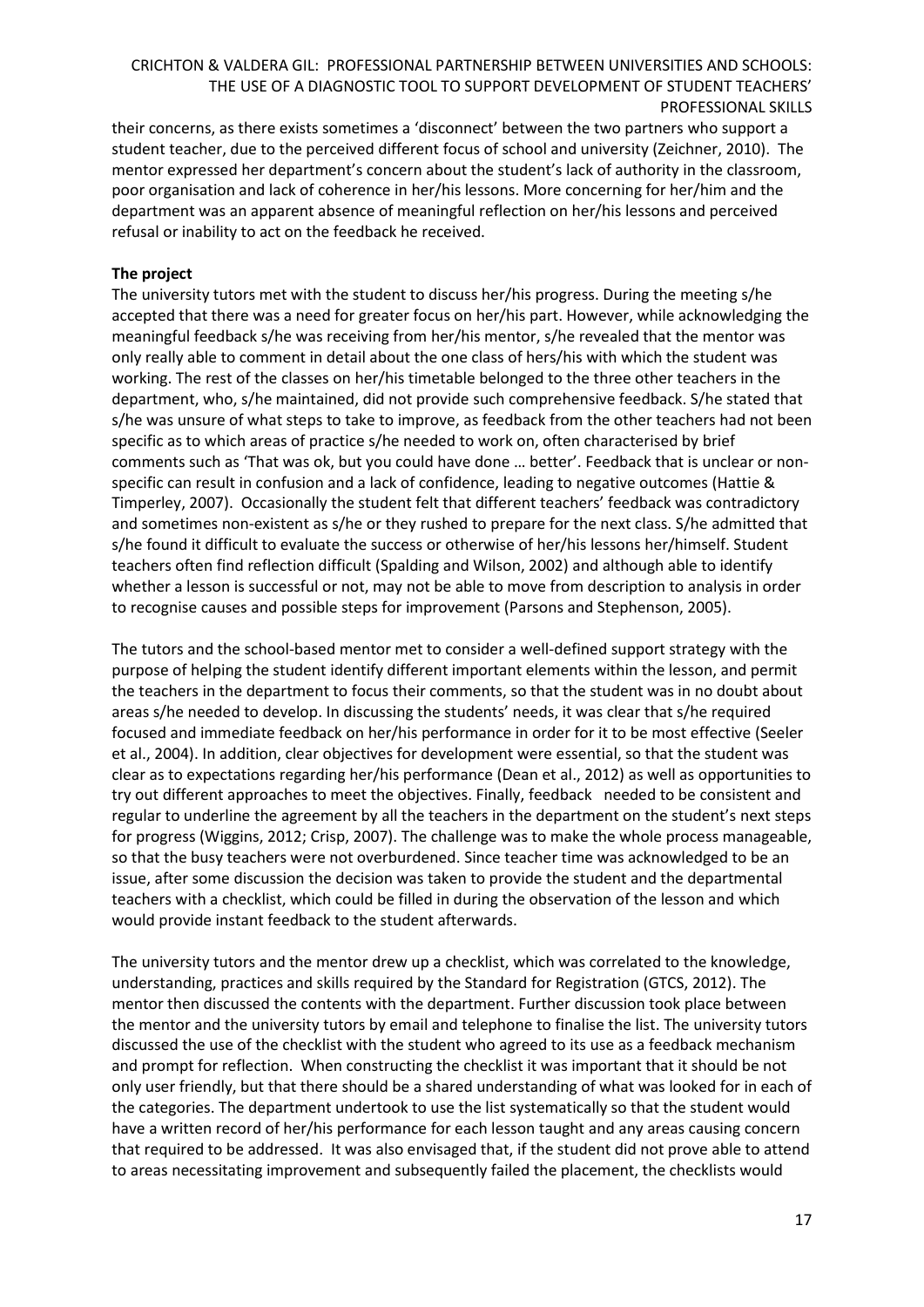serve as evidence that the department had drawn these to her/his attention. The list can be seen in Table 1.

### **Table 1.** Student Observation Checklist

| Teaching area          | Good | Acceptable | <b>Needs attention</b> |
|------------------------|------|------------|------------------------|
| Subject knowledge      |      |            |                        |
| Curriculum knowledge   |      |            |                        |
| Lesson plan            |      |            |                        |
| Links to unit aims     |      |            |                        |
| Coherence of lesson    |      |            |                        |
| Links made to previous |      |            |                        |
| learning               |      |            |                        |
| ICT use                |      |            |                        |
| Instructions           |      |            |                        |
| Variety of skills      |      |            |                        |
| practised              |      |            |                        |
| Links between          |      |            |                        |
| activities             |      |            |                        |
| Questioning            |      |            |                        |
| Target language        |      |            |                        |
| Classroom              |      |            |                        |
| management             |      |            |                        |
| Pupils' contributions  |      |            |                        |
| Homework               |      |            |                        |
| Recap                  |      |            |                        |
| Assessment/Feedback    |      |            |                        |
| Pace of activities     |      |            |                        |
| <b>Overall Timing</b>  |      |            |                        |
| Learning intentions    |      |            |                        |
| achieved               |      |            |                        |

The checklist covered the key skills and attributes considered by the tutors and the department necessary to be an effective teacher of French. It was designed so that positive as well as negative feedback could be transmitted, thus providing a balanced response to the student's actions in the classroom. The checklist aimed to recognise good practice in order to provide encouragement as well as providing pointers for action. The majority of the content related to generic skills, such as planning, use of ICT, instructions, questioning and pace, although all were related to the French classroom context. There were also certain elements particular to the teaching of French, for example, the variety of skills practised (listening, speaking, reading and writing activities) and the use of the target language. Supervising teachers merely had to tick the appropriate box to indicate whether they regarded an area of classroom practice as good, acceptable or needed attention. While acknowledging that there might have been some subjective differences as to what individual teachers might consider 'good' 'acceptable' or 'needing attention', the discussions about the criteria held beforehand aimed to ensure that a collective understanding was established and that the teachers applied the criteria systematically, using their professional judgement. The list was then returned to the student at the end of the lesson and was either used immediately as a basis for discussion about the lesson or, if the teacher or the student was immediately occupied after the lesson, to stimulate later discussion at a mutually convenient time. The checklist was used for the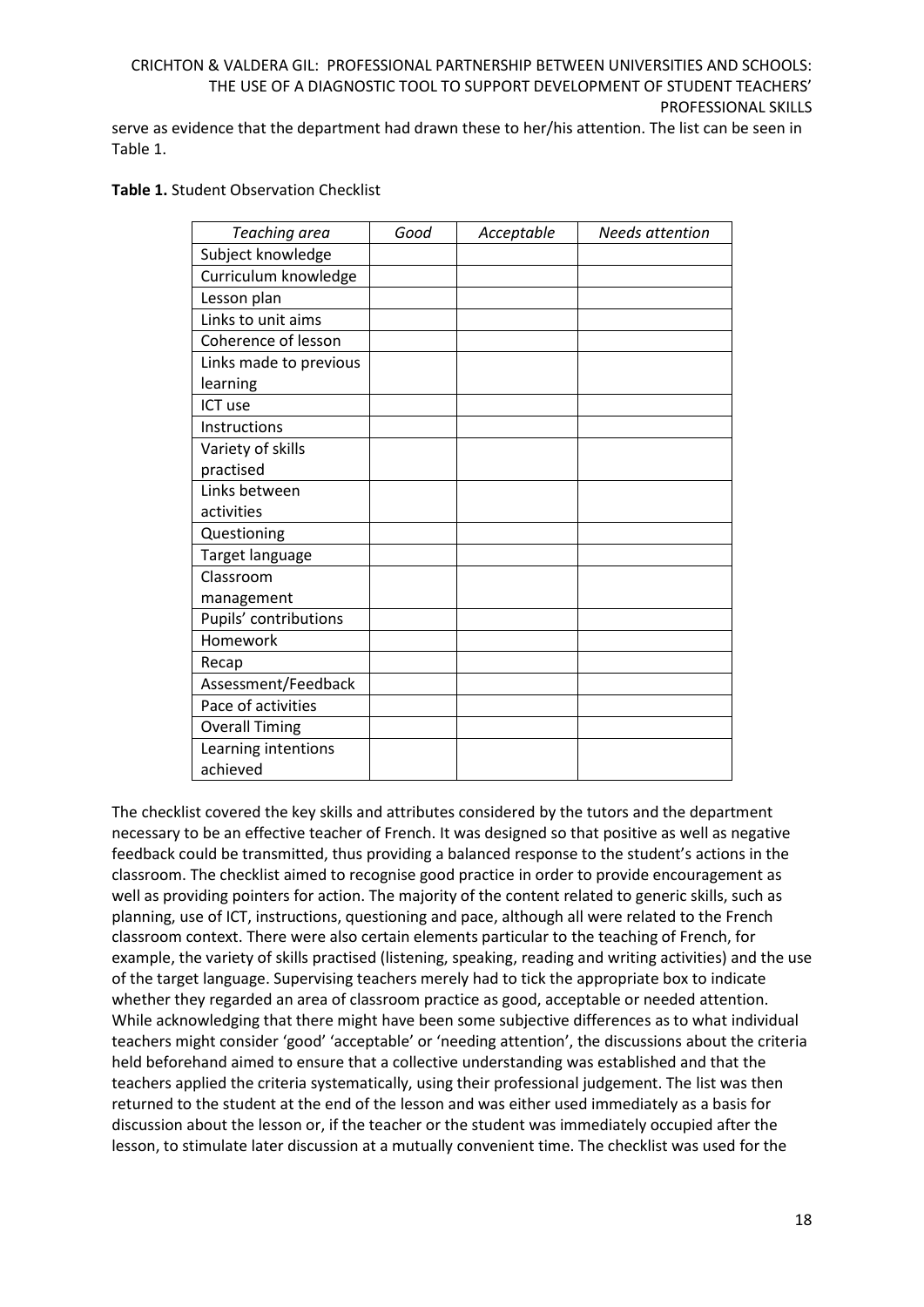four remaining weeks of the placement. The student subsequently passed all the practical assessments for the placement.

In order to ascertain whether the checklist had been helpful in improving the student's performance, and if so, in what ways, the tutors collected evidence from a variety of sources. With the teachers' and student's permission, copies of the completed checklists from every lesson were scrutinised, to see if a pattern emerged regarding progress through the different categories. The teachers in the department agreed to complete questionnaires, comprising closed and open questions about the use of the checklist and the mentor and the student were each interviewed about their perceptions of its usefulness or not. In a case study such as this, the importance of gathering data reflecting as many perspectives as possible means that the findings may be considered more 'trustworthy' (Yin, 2003). The multiple angles from which the effectiveness or not of the checklist were viewed could be said to enhance the credibility of the findings (Baxter & Jack, 2008).

Each tutor scrutinised the data individually, before coming together to discuss the main themes that each had identified as appearing to arise from the data. Coding the data separately aimed to ensure rigour in the process. The themes were then classified under two main categories; the teachers' and the student's perceptions of the effectiveness or otherwise of the checklist. Each perspective will now be discussed below.

# **Teacher perspectives**

The teachers were very positive about the checklist as a diagnostic tool. They all mentioned that it was easy to use and allowed them to provide targeted feedback quickly, without the need to spend a lot of time either thinking of appropriate written expression or explaining orally to the student particular areas they wished to comment on. The ease and rapidity of use was seen as an advantage. The teachers liked the designation of the different components in the lesson and found them very useful in identifying areas of good or not so good practice. As one commented, 'Often you know that the lesson's not going well, but it's not always easy to recognise exactly where the problem is'. Teachers often act intuitively in the classroom, without always being able to explain why they have chosen a particular course of action (Fairbairn, 1999). For these experienced teachers, used to making decisions instinctively, the clear classifications on the checklist enabled them to identify the different elements of the student's lesson and provide clear guidance as to her/his strengths and development needs. One teacher also stated that the list made her more aware of her own teaching and the need to ensure that each area was addressed: 'It's made me more aware of all the things I should be thinking of when planning a lesson. Most of them I do automatically, but there are some on the list that got me thinking about just how often I do that'.

The teachers liked the written evidence the checklist provided, particularly when there was no opportunity to discuss the lesson until later in the day. As busy teachers, their attention was often distracted by concerns relating to their own classes or other events happening in the school, so that two or three hours after the student's lesson had taken place, the prompt that the checklist provided was seen as invaluable. 'It really helped to have the ticks there to remind me of what had happened in the lesson. You have so many other things happening that you forget the details quite quickly'. The visual evidence the checklist offered not only helped jog the teachers' memories, it also allowed the student time to think about the issues highlighted before the discussion took place. The teachers reported that s/he appeared more engaged with the subsequent discussion, asking questions and supplying possible solutions to issues flagged up for attention in future lessons.

The checklist appeared to mitigate the 'mum' effect mentioned earlier (Yariv, 2006), as teachers committed their concerns to paper during the lesson, although they continued to stress the positive. 'At first it was a bit brutal, as the majority of ticks were in the central and far right columns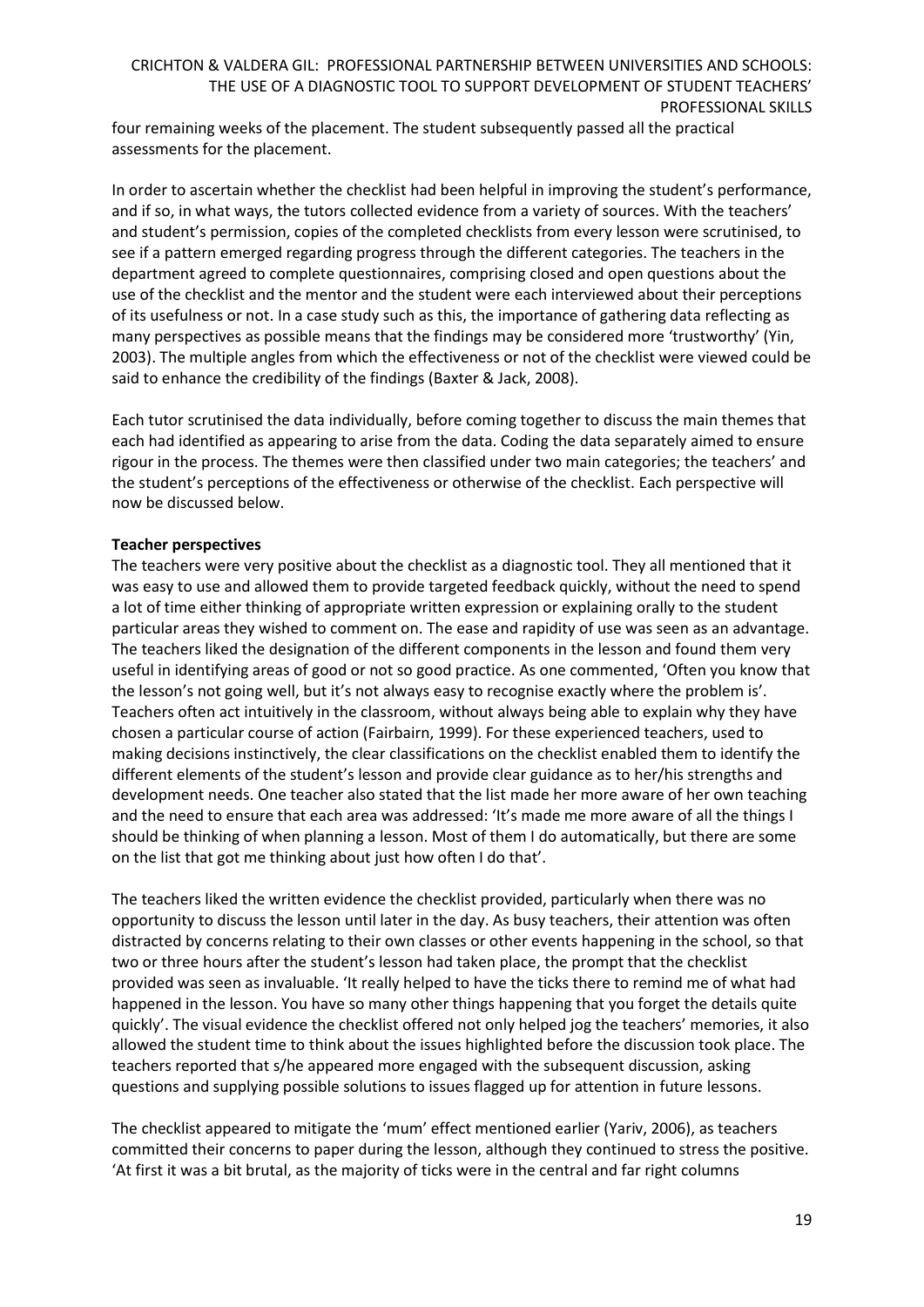('acceptable' and 'needs attention') and I was struggling to find good things, but when we talked about it, I helped her/him to see how s/he could move into the good column, with just some tweaks to her/his practice'. It seems that the teachers, while not relishing providing negative feedback, might also have benefited from having the greater focus on different classroom elements that the checklist provided, to engage the student in discussion of how to improve, but at the same time highlighting positive elements that they had noted.

The mentor met with the student once a week to review the feedback noted in the checklists and set targets for the coming week. Each week, the three areas most consistently observed by staff as requiring attention were designated target areas which the student was encouraged to address. The target areas were then shared with staff. This meant that the objectives the student had to meet were manageable, the whole department was aware of them and support could be focused accordingly. Explicit objectives are seen to be effective, as they focus the student's and the teachers' attention by providing a stated domain which will be the area for directed feedback (Hattie & Timperley, 2007). While not ignoring other areas requiring attention, teachers were able to address their feedback to the specific areas identified for that week.

The mentor was also convinced that the checklist had made a difference to the student's confidence by highlighting the 'good' elements of her/his lessons. 'It was good to be able to praise the progress s/he was making in certain areas. You could identify what the department thought was good about her/his lessons and make a big thing about it, so that when you came to the bits needing attention, s/he was keen to rectify them'. When students are actively involved in discussion of feedback, they are more likely to take steps to achieve the goals set for them (Locke & Latham, 1990). The apparent enthusiasm that the student evinced seemed to the mentor to stem from having a clear picture of the progress s/he was making and what s/he was trying to achieve. In all, the teachers seemed to find the checklist a useful tool to diagnose issues in the student's lessons, which then prompted valuable professional dialogue about perceived faults and how they might be remedied in future lessons.

### **Student perspective**

The student also valued the professional dialogue that the checklist stimulated. In the interview s/he admitted that her/his confidence had been shaken in the first two weeks of the placement as a result of the department's negativity relating to her/his lessons. A loss of confidence due to adverse criticism appears to be a common occurrence for student teachers according to Murray-Harvey et al. (2000). Of the coping mechanisms of the students in their study, the most important was discussing problems and having a meaningful debrief on their lessons. The student claimed that s/he had felt confused as to how to improve her/his practice due to an initial lack of meaningful feedback from the majority of the teachers in the department. The use of the checklist had improved the feedback, despite a fairly large proportion of 'needs attention' boxes ticked initially. Perhaps because the teachers were more focused by the checklist categories, many had also written short comments to accompany the ticks, which had clarified their meaning for the student. 'It made me think about why I had done some things and how I should have done them to make pupils learn better'.

At first, s/he had found the checklist daunting, as s/he attempted to take all the elements into account when planning. However, s/he acknowledged that the items on the list contained elements that s/he had not previously considered important, such as links to previous learning and between each activity. In attempting to address all the categories listed, her/his planning had improved as a result. S/he claimed that the checklist made it easier to discuss lessons with the departmental staff, who were able to point out in greater detail areas that needed attention, both in the planning stage and after the lesson. Her/his perception was that staff were more willing to discuss her/his planning and delivery because they had a 'script' to which they could refer.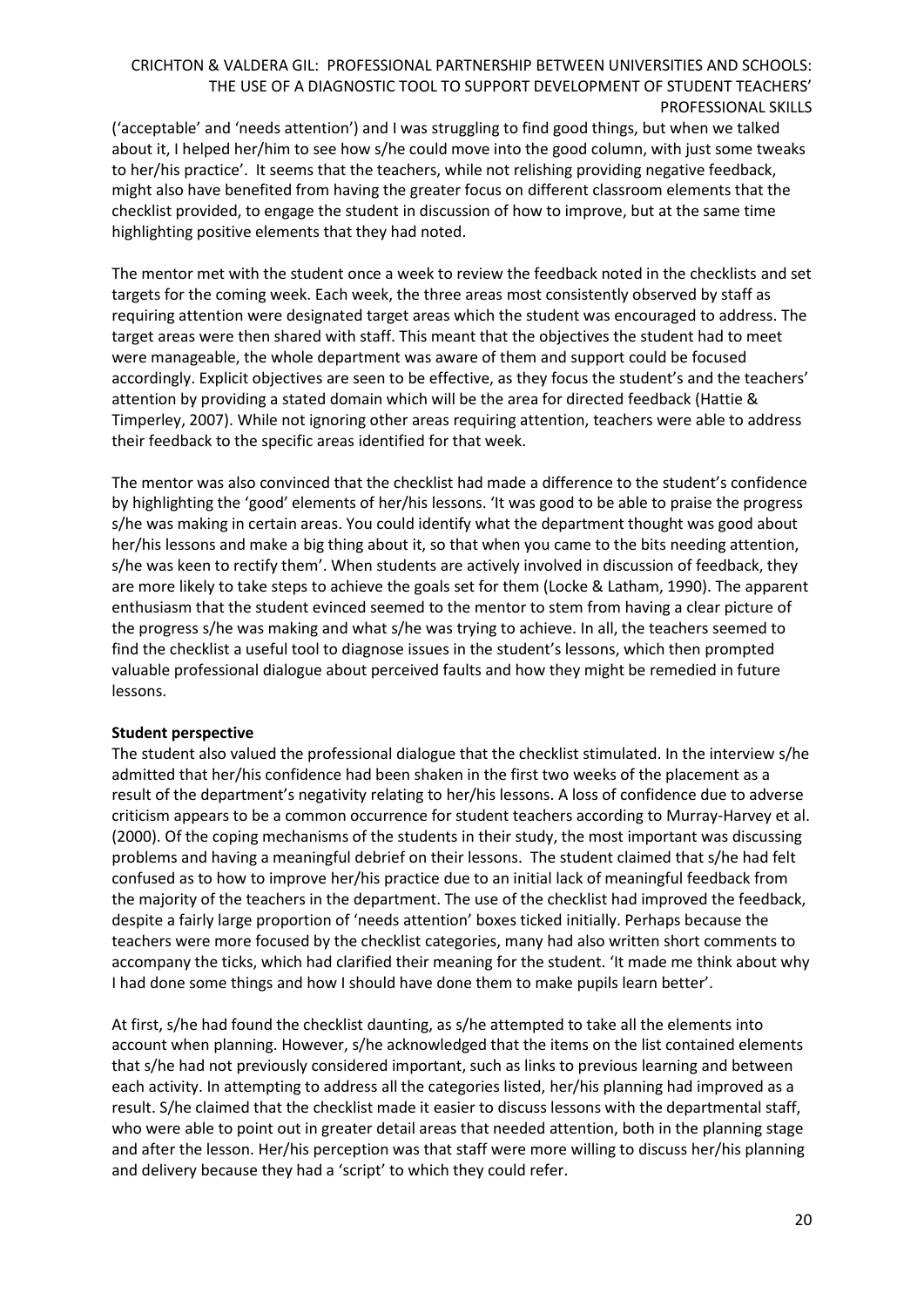As the placement continued, s/he claimed that s/he started to enjoy the weekly meetings with the mentor, as the ticks on the checklists started to move towards the middle and left hand side of the page ('acceptable' and 'good'). Her/his confidence levels rose, based on the evidence that the checklists provided. S/he also stated that s/he used a blank checklist to evaluate the success or otherwise of the lessons s/he taught, using it as a stimulus for reflection.

## **Conclusions**

We acknowledge that this study, the focus of which was on one student who was supported to success through the use of the checklist cannot be generalised, as it is very limited. However, the positive response from all those involved may be of interest to those with a responsibility for student teachers in similar circumstances. All the participants in the project appeared satisfied that the use of a diagnostic tool such as the checklist enabled the teachers in the department to provide focused feedback which also served as a stimulus for discussion between student and teachers and, at a later stage of the placement, as a stimulus for reflection for the student. The collaboration between the university tutors and the school staff was also viewed positively, as both had worked in partnership to introduce a mechanism to ensure that the student was aware of the areas in which s/he was performing well and those which required improvement, thus improving the effectiveness of the feedback.

It is acknowledged that there are some who may see this approach to the complex role of the teacher as reductionist, rigid and lacking in creativity or flexibility, both vital features of classroom practice (Kerka, 1998). However, these arguments may be countered if the checklist is wellconstructed, as this one appeared to be, with detailed categories, with the intention of stimulating discussion, rather than a stand-alone assessment (Gullickson, 2001). A real strength appeared to be the shared understanding of what each heading meant and how improvement in practice could be achieved The student clearly stated that s/he had used the checklist as an aid to her/his planning, so that s/he was aware of all the elements noted and the importance of addressing them in her/his lessons. The checklist therefore also provided a framework which allowed her/him to prepare as fully as possible before and reflect on the outcomes after each lesson. It is envisaged that eventually, this process would become less consciously applied and more an automatic part of planning. The checklist also provides a well-defined basis for discussion between school and university tutors as both work in partnership to support student teachers.

This case study demonstrates the effectiveness of a diagnostic tool in the form of a checklist which can be used to provide a focus for teachers to provide 'instant' feedback to student teachers, which can also be employed to promote further discussion about teaching and learning practices in the classroom. Although the project concerned one student teacher at risk of failing, it may resonate with supervising teachers and university tutors, who may be faced with students or newly qualified teachers in a similar situation. Not all students may require the framework provided by the checklist, but its use can be seen as a constructive approach to providing formative feedback, while stressing the positive. Since the project took place, the checklist has been adopted within the School of Education of the university concerned for all PGDE students, although schools have the option to use their own forms of feedback.

In addition, the checklist was seen by one teacher in the school as being helpful in thinking about her own planning. Although this was an unintended consequence, using a checklist may be also helpful for teachers themselves, when sharing good practice through learning rounds or interdisciplinary observations. It seems that, if used to initiate discussion and promote reflection, a checklist may be a useful diagnostic instrument. However, care should be exercised so that it does not become a reductionist 'tick-box' inflexible procedure and the emphasis in its use should be on shared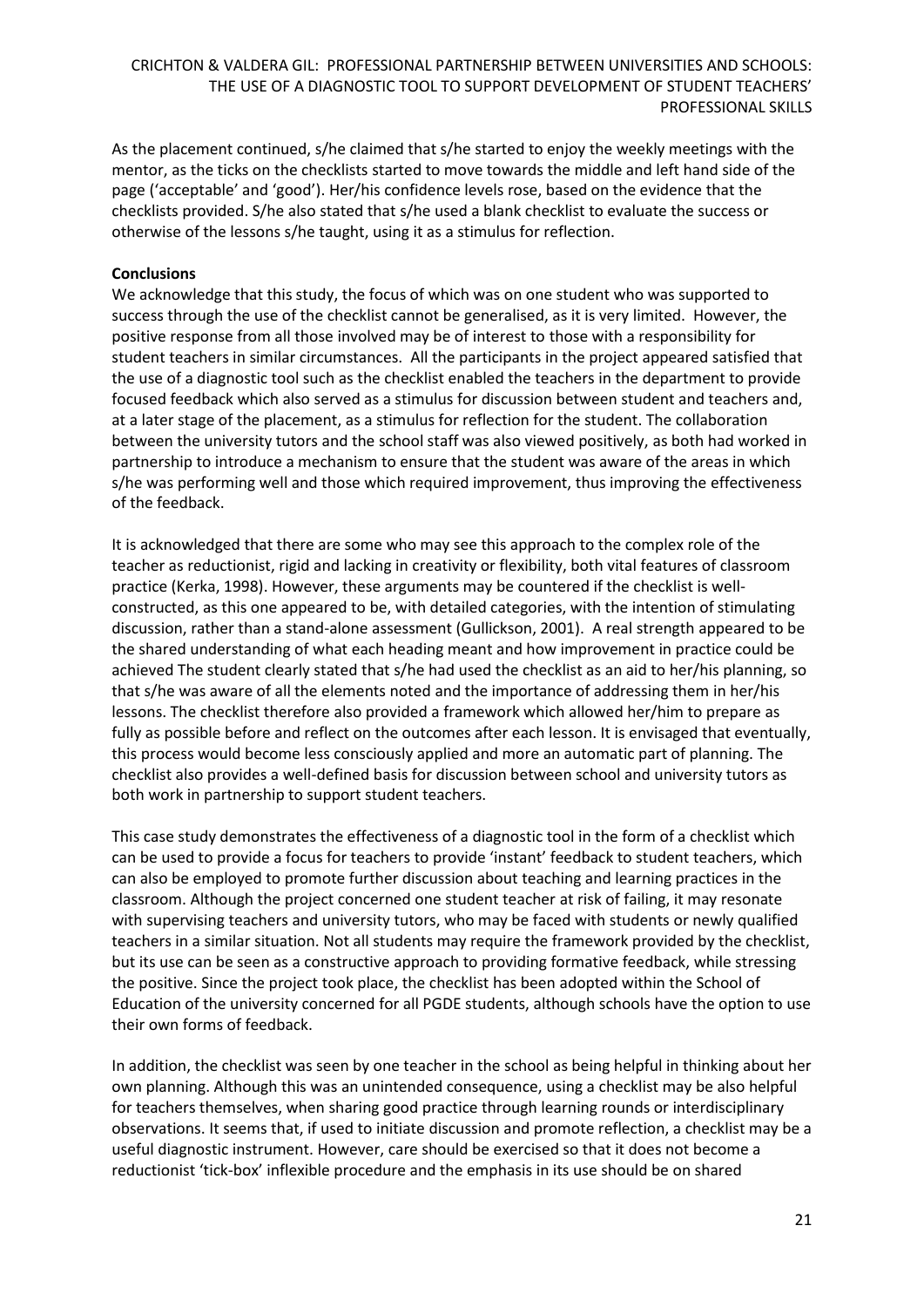understandings of its purpose. It is always difficult in education to get an appropriate balance between a quantitative and a qualitative system which provides meaningful feedback and this case study represents an attempt to find balance between an approach that is user friendly but not merely ticking boxes.

## **References**

- Andrade, H., Du, Y. (2007) 'Student responses to criteria-referenced self-assessment', *Assessment and Evaluation in Higher Education,* 32(2), pp. 159-181.
- Baxter, P., Jack, S. (2008) 'Qualitative Case Study Methodology: Study Design and Implementation for Novice Researchers', *The Qualitative Report,* 13(4), pp. 544-559.
- Bishop, D.V.M., Baird, G. (2001) 'Parent and teacher report of pragmatic aspects of communication: use of the Children's Communication Checklist in a clinical setting', *Developmental Medicine and Child Neurology,* 43(12), pp. 809-818.
- Brookfield, S. (1995) *Becoming a Critically Reflective Teacher.* San Francisco: Jossey Bass.
- Carless D. (2005) 'Prospects for the implementation of assessment for learning', *Assessment in Education: Principles, Policy & Practice,* 12(1), pp.39-54.
- Cheng, T., Perrin, E.C., DeWitt, T. G., O'Connor (1996) 'Use of Checklists in Pediatric Practice', *Arch Pediatr Adolesc Med,* 150(7), pp. 768-769.
- Chui, M. M. & Klaasen, R. (2009) 'Calibration of reading self-concept and reading achievement among 15-year-olds: Cultural differences in 34 countries', *Learning and Individual Differences,* 19(3), pp. 372-386.
- Cleland J, Arnold R, Chesser A. (2005) 'Failing finals is often a surprise for the student but not the teacher: Identifying difficulties and supporting students with academic difficulties', *Medical Teacher,* 27(2), pp. 504–508.
- Crisp, B.R. (2007) 'Is it worth the effort? How feedback influences students' subsequent submission of assessable work', *Assessment & Evaluation in Higher Education,* 32(5), pp. 571-581.
- Danielson, L. M. (2002) 'Developing and Retaining Quality Classroom Teachers through Mentoring', *The Clearing House: A Journal of Educational Strategies, Issues and* Ideas, 75(4), pp. 183-185.
- Dean, C. B., Hubbell, E. R., Pitler, H. & Stone, B. (2012) *Classroom Instruction that works: Research-Based Strategies for increasing Student Achievement*. 2nd Edition. Alexandria USA: ASCD.
- Degani, A. & Wiener, E. (1993) 'Cockpit Checklists: Concepts, Design and Use', *Human Factors: The Journal of the Human Factors and Ergonomics Society,* 35(2), pp. 345-359.
- Department for Education (DfE) (2011a) Improving Behaviour and Attendance in Schools: Simple behaviour checklist to help teachers maintain discipline in school. Available at: [https://www.gov.uk/government/news/simple-behaviour-checklist-to-help-teachers](https://www.gov.uk/government/news/simple-behaviour-checklist-to-help-teachers-maintain-discipline-in-school)[maintain-discipline-in-school](https://www.gov.uk/government/news/simple-behaviour-checklist-to-help-teachers-maintain-discipline-in-school) (Accessed 18 June 2014).
- Department for Education DfE (2011b) Teachers' Standards. Available at: [https://www.gov.uk/government/uploads/system/uploads/attachment\\_data/file/301107/Tea](https://www.gov.uk/government/uploads/system/uploads/attachment_data/file/301107/Teachers__Standards.pdf) chers Standards.pdf (Accessed 18 June 2014).
- DiPerna, J. C. (2006) 'Academic enablers and student achievement: Implications for assessment and intervention services in the schools', *Psychology in the Schools,* 43, pp.7-17.
- Duffy, K, (2003) Failing students: a qualitative study of factors that influence the decisions regarding assessment of students competence in practice. Available at: [http://www.nmc](http://www.nmc-uk.org/aDisplayDocument.aspx?DocumentID=1330)[uk.org/aDisplayDocument.aspx?DocumentID=1330](http://www.nmc-uk.org/aDisplayDocument.aspx?DocumentID=1330) (Accessed 13 July 2014).
- Dunlosky, J., & Rawson, K.A. (2012) 'Overconfidence Produces Underachievement: Inaccurate Self Evaluations Undermine Students' Learning and Retention', *Learning and Instruction*, 22(4), 271-280.
- Erbert, L. A., & Floyd, K. (2004) 'Affectionate expressions as face-threatening acts: Receiver assessments', *Communication Studies,* 55(2), pp. 254-270.
- Fairbairn, G. (1999) 'Empathy, Intuition and the Development of Expertise in Teaching', Analytic *Teaching,* 19(2), pp. 9-18.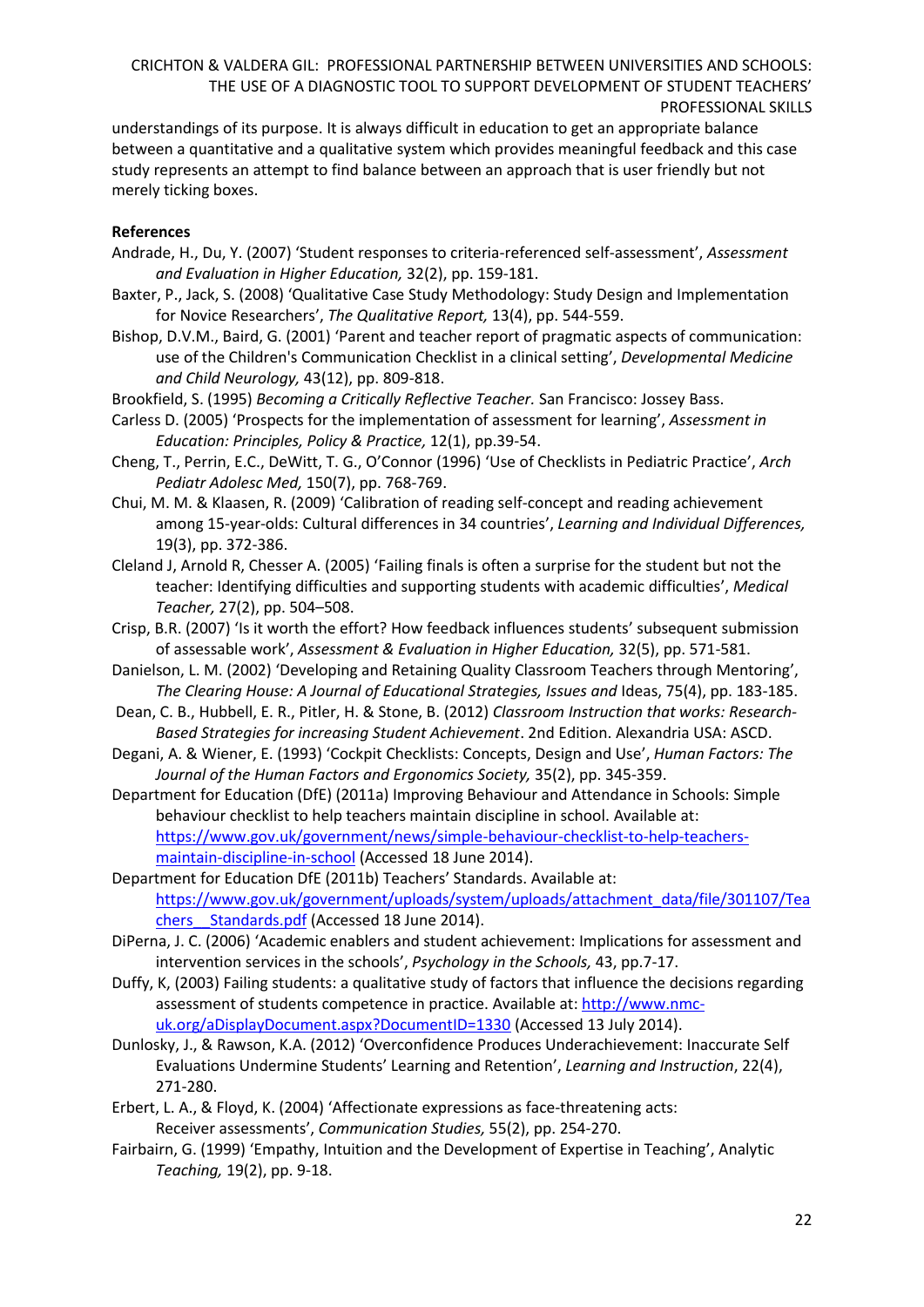- General Teaching Council Scotland (GTCS) (2012) The Standards for Registration: mandatory requirements for Registration with the General Teaching Council for Scotland. Available at: <http://www.gtcs.org.uk/web/FILES/the-standards/standards-for-registration-1212.pdf> (Accessed 18 June 2014).
- Gullickson, A. (2001) 'Development of Policy Checklists for Student Evaluation Practices: Application of a Checklist Development Process',. American Evaluation Association Meeting. The Evaluation Center Western Michigan University, St Louis, November.
- Hall, K. M., Draper, R. J., Smith, L. K., Bullough Jr. R. V. (2008) 'More than a place to teach: exploring the perceptions of the roles and responsibilities of mentor teachers', *Mentoring & Tutoring: Partnership in Learning,* 16(3), pp.328-345.
- Hattie, J. & Timperley, H. (2007) 'The Power of Feedback', *Review of Educational Research,* 77(1), pp.81–112.

Health and Safety Executive (HSE) (2011) Health and Safety Checklist for Classrooms. Available at: <http://www.hse.gov.uk/risk/classroom-checklist.pdf> (Accessed 18 June 2014).

- Her Majesty's Inspectorate (HMIe), (2007) How Good is Our School part 3. Available at: [https://www.educationscotland.gov.uk/Images/HowgoodisourschoolJtEpart3\\_tcm4-](https://www.educationscotland.gov.uk/Images/HowgoodisourschoolJtEpart3_tcm4-684258.pdf) [684258.pdf](https://www.educationscotland.gov.uk/Images/HowgoodisourschoolJtEpart3_tcm4-684258.pdf) (Accessed 18 June 2014).
- Hobson, A. J., Ashby, P., Malderez, A., Tomlinson, P. (2009) 'Mentoring beginning teachers: What we know and what we don't', *Teaching and Teacher Education*, 25(1), pp. 207-216.
- Hsieh, W.-Y., Hemmeter, M.L., McCollum, J.A. and Ostrosky, M.M. (2009) 'Using Coaching to increase preschool Teachers' use of emergent Literacy Teaching Strategies', *Early Childhood Research Quarterly*, 24(3), pp. 229-247.
- Hudson, P. (2010) 'Mentors Report on Their Own Mentoring Practices', *Australian Journal of Teacher Education,* 35(7), pp. 30–42.
- Hudson, P. (2014) 'Feedback consistencies and inconsistencies: eight mentors' observations on one pre-service teacher's lesson', *European Journal of Teacher Education'* 37(1), pp. 63-73.
- Kennedy, J. (2002) 'Developing Intuition in Marginal Trainees on Teaching Practice', *English Language Teacher Education and Development,* 7, Winter, pp. 44-53.
- Kerka, S. (1998) *Competency-based education and training: Myths and realities*. Available at: <http://www.eric.ed.gov/> (Accessed 20 August 2014).
- Knipper, K. J., Duggan T. J. (2006) 'Writing to Learn Across the Curriculum: Tools for Comprehension in Content Area Classes', *The Reading Teacher,* 59(5), pp. 462-470.
- Kos, J. M., Richdale, A. L., Jackson, M. S. (2004) 'Knowledge about attention-deficit/hyperactivity disorder: A comparison of in-service and pre-service teachers', *Psychology in the Schools,* 41 (5), pp. 517–526.
- Langendyk V. (2006) 'Not knowing that they do not know: self-assessment accuracy of third-year medical students', *Medical Education,* 40(2), pp.173-9.
- Locke, E. A., Latham, G. P. (1990) *A theory of goal setting and task performance*. Englewood Cliffs, NJ: Prentice Hall.
- Mintah, J.K. (2003) 'Authentic Assessment in Physical Education: Prevalence of Use and Perceived Impact on Students' Self-Concept, Motivation and Skill Achievement', *Measurement in Physical Education and Exercise Science,* 7(3), pp. 161-174.
- Murray-Harvey, R., Slee, P. T., Lawson, M. J., Silins, H., Banfield, G., Russell A. (2000) 'Under Stress: The concerns and coping strategies of teacher education students', *European Journal of Teacher Education,* 23(1), pp.1:19-35.
- Parsons, M. & Stephenson, M (2005) 'Developing reflective practice in student teachers: collaboration and critical partnerships', *Teachers and Teaching: theory and practice,* 11(1) pp. 95-116.
- Paull, D.E., Mazzia, L.M., Wood, S.D., Theis, M., S., Robinson, L.D., Carney, B., Neily, J., Bagian, J.P. (2010) 'Briefing guide study: preoperative briefing and postoperative debriefing checklists in